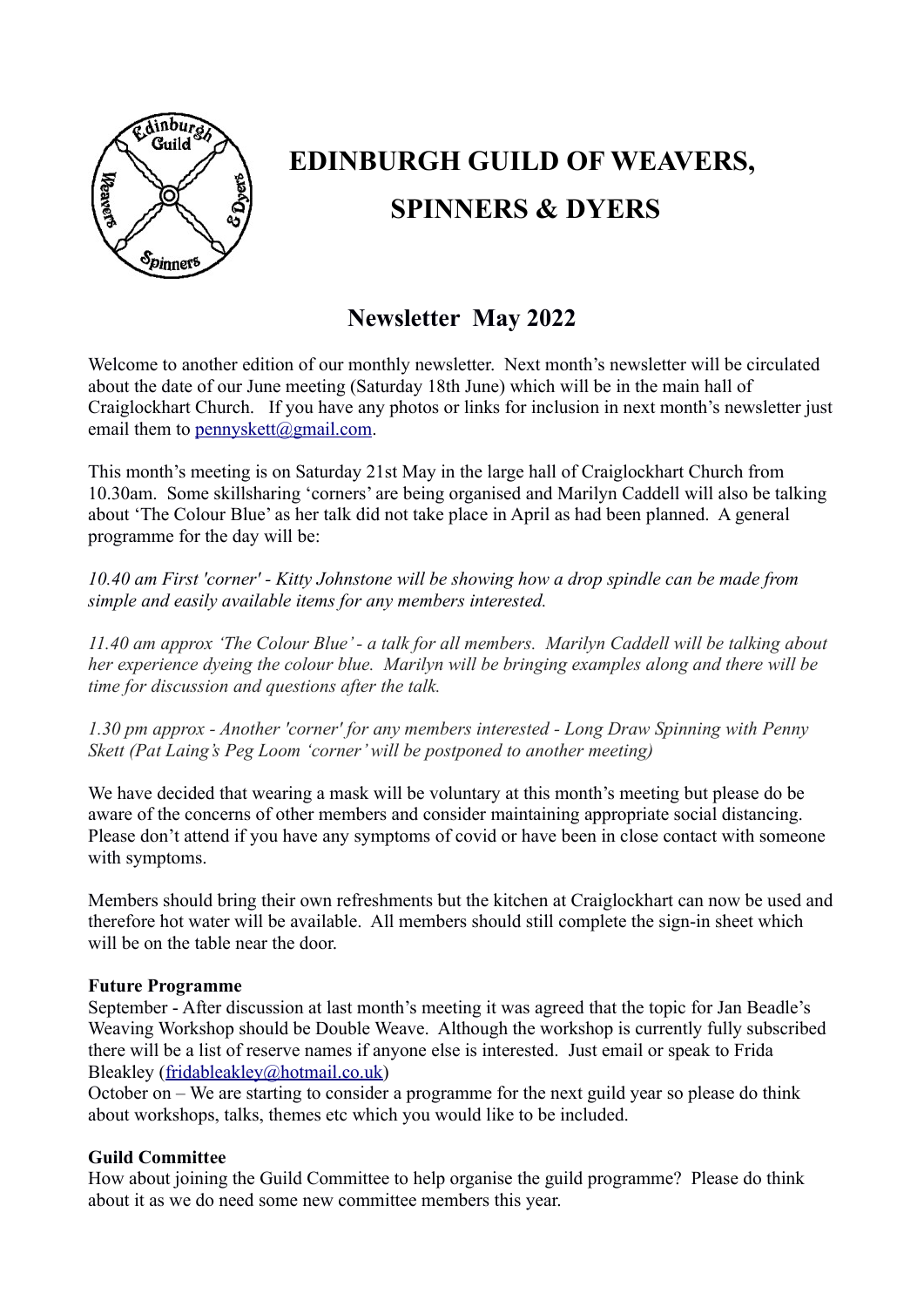# **Gorgie Farm Celebrates 40 Years**

Gorgie Farm is celebrating its fortieth birthday on Saturday 21<sup>st</sup> May and Guild members who are also part of the Gorgie Farm Spinners group will be helping to celebrate this event with a spinning demonstration in the afternoon. The event starts at midday and will continue until 5pm. The organisers would like to document as many people as possible who worked or volunteered at Gorgie Farm and they ask that any visitor who was involved over the years, either as a volunteer or as a member of the Friday Spinning group, to make themselves known to a staff member.

# **Equipment for Sale**

Jane Buxton has been clearing her studio and has the following items of equipment for sale:

*Horizontal Warping Mill - £150 Ashford 24" rigid heddle loom with stand & accessories - £330 (photo below) Ashford 24" vari-dent heddle - £70 Schacht inkle loom and Leclerc belt shuttle - £75(photo below) Peter Teal English wool combs - £220 (photo below)*

She will be bringing the equipment to the meeting on Saturday  $21<sup>st</sup>$  May so that anyone who is interested can have a look at the items. Jane can be contacted on 07469 887 958 or by emailing jdbuxton@hotmail.com





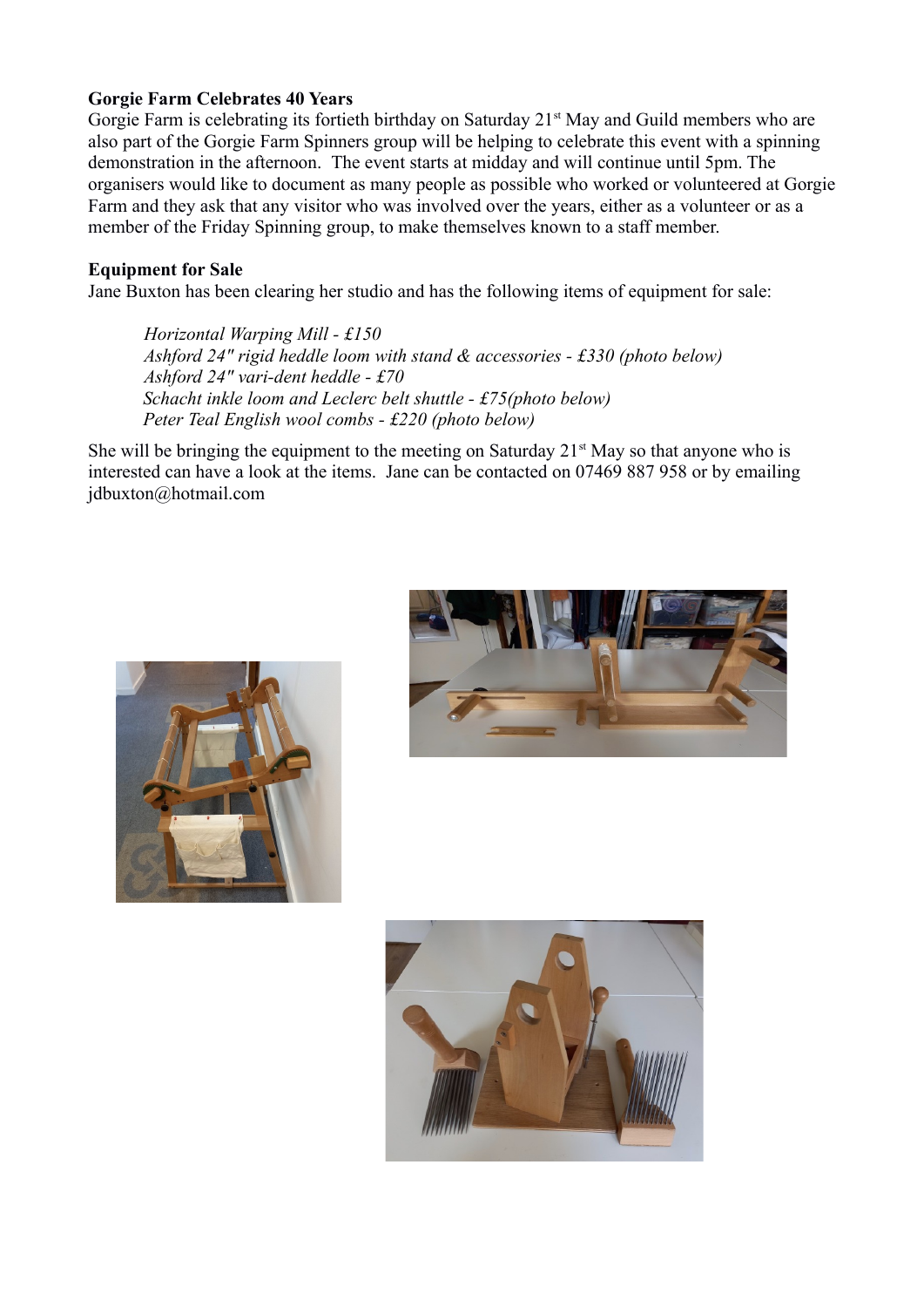# **Contemporary Navajo Weaving**

There is an interesting article about how two Navajo weavers Zefren-M and Morris Muskett find self-expression through contemporary weaving. What the outside world thinks of as traditional Navajo weaving is actually a 150-year snapshot in the long socioeconomic history of a people. These two artists living in New Mexico have broken away from that slice of weaving history to reach backward and forward in time, through pre-European-contact patterns and across centuries toward contemporary self-expression. The full article can be found at

[https://hyperallergic.com/719599/two-navajo-artists-weave-new-histories/?](https://hyperallergic.com/719599/two-navajo-artists-weave-new-histories/?utm_medium=email&utm_campaign=W040222&utm_content=W040222+CID_dfd3d31fcdf5f1e05c9980c79ce7d7f0&utm_source=hn&utm_term=Two+Navajo+Artists+Weave+New+Histories) [utm\\_medium=email&utm\\_campaign=W040222&utm\\_content=W040222+CID\\_dfd3d31fcdf5f1e05](https://hyperallergic.com/719599/two-navajo-artists-weave-new-histories/?utm_medium=email&utm_campaign=W040222&utm_content=W040222+CID_dfd3d31fcdf5f1e05c9980c79ce7d7f0&utm_source=hn&utm_term=Two+Navajo+Artists+Weave+New+Histories) [c9980c79ce7d7f0&utm\\_source=hn&utm\\_term=Two+Navajo+Artists+Weave+New+Histories](https://hyperallergic.com/719599/two-navajo-artists-weave-new-histories/?utm_medium=email&utm_campaign=W040222&utm_content=W040222+CID_dfd3d31fcdf5f1e05c9980c79ce7d7f0&utm_source=hn&utm_term=Two+Navajo+Artists+Weave+New+Histories)

#### **The Heroines of Heroes**

The amazing story of how four employees of The Metropolitan Museum of Art in America meticulously restored some of the oldest medieval tapestries surviving in the world and dating from the 1400s can be found at [https://www.metmuseum.org/perspectives/articles/2022/3/heroines-of](https://www.metmuseum.org/perspectives/articles/2022/3/heroines-of-heroes)[heroes](https://www.metmuseum.org/perspectives/articles/2022/3/heroines-of-heroes)

#### **Woven Teatowels**

Jane Glendinning has sent pictures of the beautiful teatowels she has just completed. They are woven on an 8 shaft table loom with 6/30 Ne 100% cotton.



# **Knitting squares for Ukraine**

You may be interested in a project to knit squares for blankets for the ten million Ukrainian refugees who have had to flee their homes. More information can be found at <https://hapticandhue.com/knitting-for-ukraine/>

# **World Textile Day**

Textile Traders are once again organising a World Textile Day at Bridge of Allan Parish Church FK9 4NW on Saturday 21st May 10am to 4pm. Unfortunately the date once again clashes with the Guild meeting but more information is available at <http://worldtextileday.co.uk/2022-dates/scotland-2022>